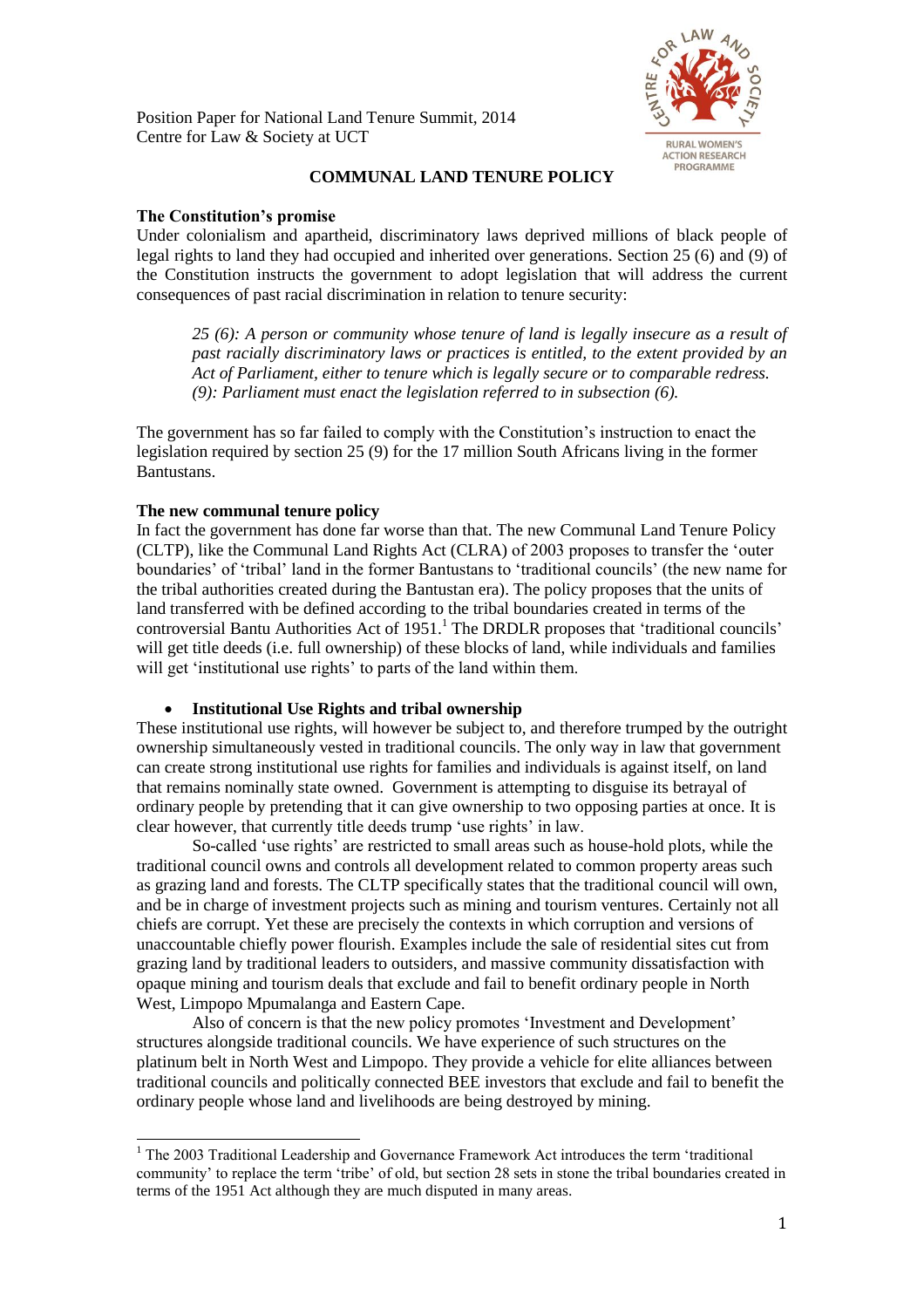These policy proposals undermine the capacity of ordinary people to hold traditional leaders accountable by giving chiefs landownership powers that they never had under apartheid as well as key involvement in investment opportunities. The new proposals also downplay, exclude and undermine countervailing indigenous, statutory and common law rights vesting in ordinary people.

### **Countervailing land rights vesting in ordinary people**

The CLTP conceives of all the land in the former Bantustans as subject to chiefs and 'tribal tenure'. The reality is very different. Significant numbers of black people managed to club together and buy land historically by either pre-empting or subverting the restrictions of the Land Acts on 1913 and 1936.

Much of this purchased land was subsequently subsumed within the Bantustans and has been fiercely defended against counterclaims by superimposed traditional leaders in the intervening decades. However inconvenient to the chiefs, that history cannot be wished away. Nor can the property rights created during that process be destroyed without due process of law. The same applies to the property rights of the hundreds of elected communal property associations who claimed, and were awarded restitution and redistribution land under post-1994 land reform.

The customary land rights of people on state-owned "communal" land are also jeopardised by the new policy's attempt to centralise ownership and power in "traditional councils". This undermines decision-making authority at family, clan and village levels. Such decision-making authority is a key component of customary land rights and pivotal to indigenous accountability mechanisms. Land that is held and managed at different, coexisting levels of social organisation encourages accountability and mediates power. When unilateral authority is vested at the apex of superimposed "tribes", these internal balancing mechanisms are undercut.

### **Property rights and the boundaries of 'community'**

The crux of the problem is that the new policy imposes a tribal construct of 'community' on smaller pre-existing groups who often have strong countervailing identities and land rights, whether derived from common law, customary law or statute law. By transferring title at the level of the 'tribe' it seeks to trump these other smaller communities, who would then become structural minorities within larger super-imposed tribal boundaries. Constitutionally, the Department cannot get away with this. Not only because such a plan would undermine tenure security for the most vulnerable South Africans, contrary to the promise in the Constitution. But also because such smaller pre-existing communities often have property rights derived from sources - including customary law, quitrent titles, PTO regulations, the Upgrading of Land Tenure Rights Act, and title deeds – which are protected by s 25 of the Constitution.

 **Is customary law restricted to the Bantustans? Are chiefs its sole custodians?** The CLTP differentiates between 'conventional traditional communal areas that observe

customary laws' and communal areas outside the former Bantustans. The policy, like the CLRA, maps chiefs, customary law and the former Bantustans directly on to one another. It reinforces the traditional leadership lobby's claim that independent ownership rights undermines chiefly authority, and so will not be allowed within the boundaries of the former Bantustans. It also reinforces their reading of chiefs as the sole custodians of customary law.

The Traditional Courts Bill (TCB) took much the same approach – that customary law is restricted to the former Bantustans as an adjunct of chiefly power, rather than a system of law that applies to all who use it in their daily lives, whether they live in urban or rural areas, whether the family or the clan is the source of custom. Yet the Constitution's recognition of customary law is not restricted to the former Bantustans. And its recognition of traditional leaders is subject to customary law. In various judgements the Constitutional Court has rejected the official version of autocratic chiefly power inherited from apartheid, in favour a more democratic multi-vocal version of 'living customary law' that develops as society changes its modes of life.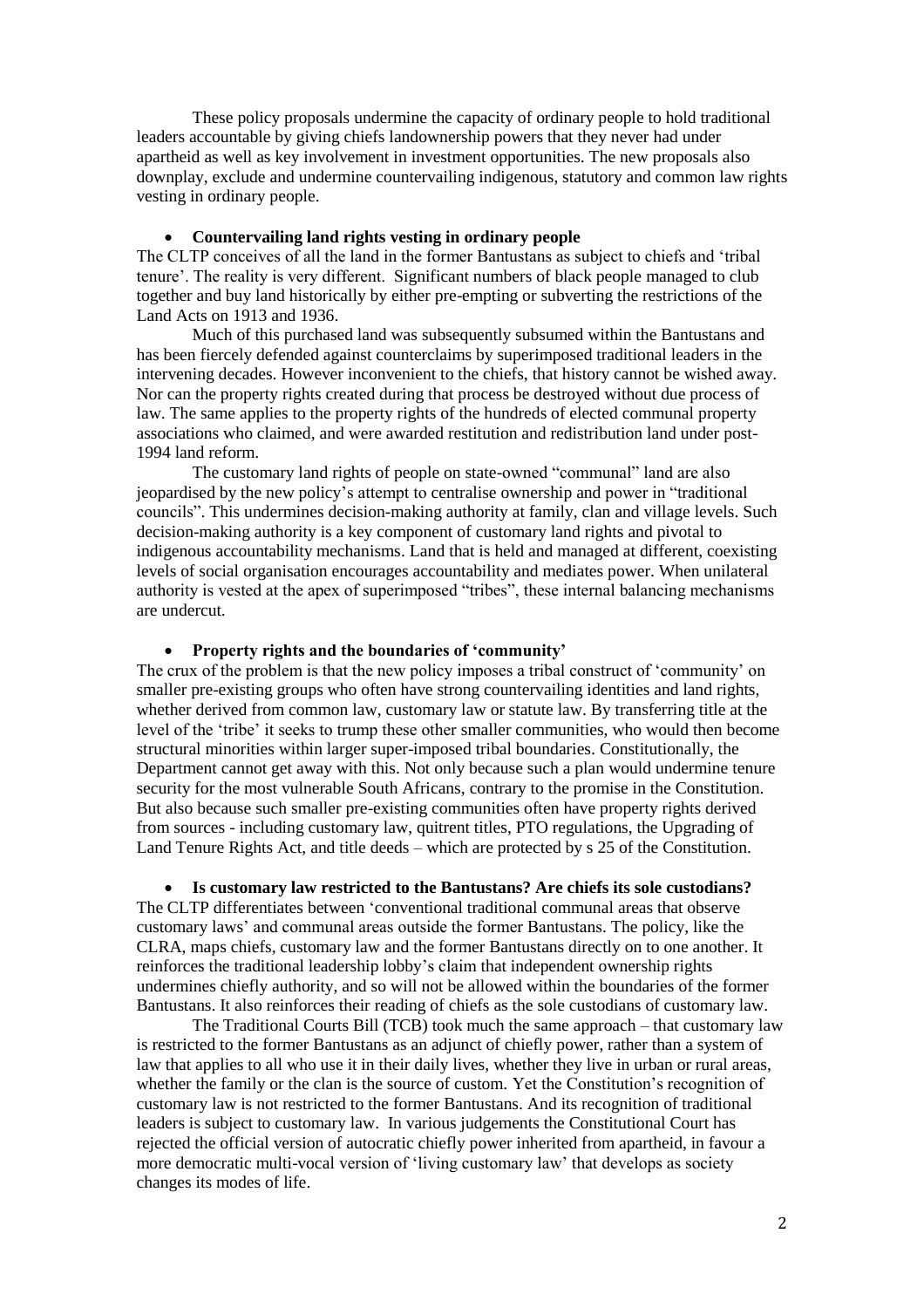That interpretation of customary law as an opt-in system, which applies across South Africa, was re-iterated by the Provincial Legislatures during debates about the TCB in the NCOP this year. Province after province said the model of centralised top-down chiefly power contained in the TCB contradicted actual customary practice in their areas. In the end, the TCB failed politically because the required majority of provinces refused to support it.

In that context it is very worrying that the new policy seeks to give traditional councils the role of dispute resolution by the back door, when a law designed to achieve the same outcome – the TCB - generated enormous rural dissent, and was rejected in parliament.

#### **Do traditional councils have the legal capacity to own land?**

As discussed above, traditional councils are a product of the Framework Act of 2003. The Act deems pre-existing tribal authorities to be traditional councils provided that they comply with two transformation measures. The first is that 40% of traditional council members must be elected. The second is that one third of traditional councils members must be women. The time frame for meeting these requirements was initially one year, but this has been extended numerous times including retrospectively by a 2009 amendment to the Framework Act. Despite that, 10 years later there have still never been traditional council elections in Limpopo. And in many councils the women's quota has not been met. Those elections that have taken place have been mostly flawed. There have been numerous court judgments finding that the deeming provisions have not been complied with.

The crisis is so bad that the new Traditional Affairs Bill (TAB) seeks to repeal the Framework Act and introduce new provisions that remove the consequence of invalidity for traditional councils that fail to 'transform'. The TAB is likely to generate as much controversy as the Traditional Court's Bill in Parliament, if not more. It cannot it pass constitutional muster for various reasons beyond the scope of this factsheet.

In the meantime most traditional councils are not validily legally constituted, and so do not have the legal capacity to take transfer of, or own land. Nor do they have the legal status to enter into the kinds of investment deals envisaged by the Investment and Development structures proposed by the new policy.

### **You can't give away what you don't have.**

Does the state own the land it is planning to give to traditional councils? It certainly doesn't own the land that groups of black people purchased historically or the land that was transferred to CPAs and Trusts after 1994. The CLRA sought to get around this by empowering the minister to endorse such title deeds over to traditional councils. As discussed above, s 25 of the Constitution would not allow for this.

Most other land in the former Bantustans is registered in the deeds office in the name of the Republic of South Africa. But that nominal ownership does not mean the state actually owns the land. As eminent law professor Alistair Kerr set out in his book *The Customary Law of Immovable Property and of Succession* (1990) virtually all the land in the former homelands is owned by the families who have invested in, and inherited it over generations. Kerr analyses the content of customary law, and the content of statutory provisions such as Regulation R188 of 1969 (that applied to non surveyed land) and the quitrent regulations that applied to surveyed areas. He finds that both customary and statutory law creates real rights in land, that is – rights akin to ownership. That ownership vests in the ordinary people who have occupied, used and invested in the land over generations.

His conclusion was confirmed by the Upgrading of Land Tenure Rights Act of 1991 which provides for automatic upgrading of underlying real rights vesting in families and individuals to ownership. Kerr says there are two types of state trusteeship, a strong version in terms of which the state owns the land on behalf of the actual beneficiaries, and a weak version in terms of which the state's role is administrative, and does not amount to ownership. He concludes that the state's nominal ownership of land in the former Bantustans is the weaker administrative type. Ownership of land in the former Bantustans is not in the gift of the state. The state has no legal authority to give it to anyone but the people who are the underlying owners.